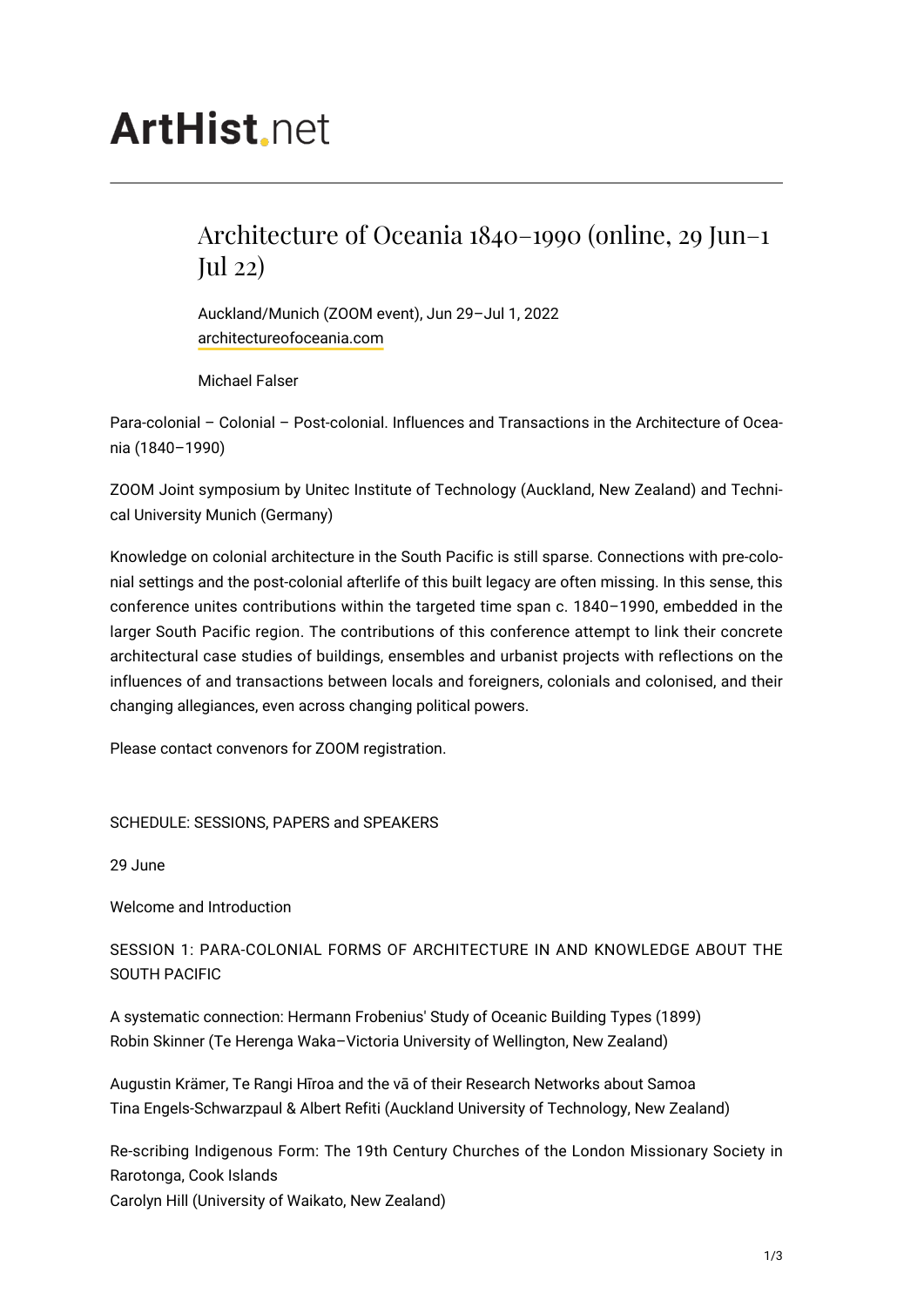ArtHist.net

Tongan-German (Siamane) Relations and Its Architecture in the Kingdom of Tonga Charmaine 'Ilaiū Talei (University of Auckland, New Zealand)

SESSION 2: GERMAN COLONIALISM IN THE SÜDSEE AND ITS ENCOUNTERS (1884–1914)

From Godeffroy to Hernsheim. German Corporate and Residential Architecture in the South Seas in the Colonial Period and its Reception in Germany of the Time Hermann Mückler (Vienna University, Austria)

Submerged Systems: Colonial Governance and Phosphate Extraction on Nauru and Angaur in German Micronesia (1902–1913) Jasper Ludewig (University of Newcastle, Australia)

30 June

Colonial Building Practice in German Samoa Christoph Schnoor (Unitec, Auckland, New Zealand)

The Naval Station Tutuila in American Samoa and the Architectural Imaginary Kelema Moses (University of California, San Diego)

Colonial Waves from Apia to Yap: Technoscientific Network Architectures of German Expansionism in Oceania Clemens Finkelstein (Princeton University, USA)

German colonial architecture in Neuguinea's Kaiser-Wilhelmsland and the Bismarck-Archipel. Reconnecting a Fragmented Architectural History Michael Falser (Technical University Munich, Germany)

SESSION 3: FROM INTER-COLONIAL ENCOUNTER TO POST-COLONIAL BUILDING PRACTICES

Architecturalising Missionary Space. The Steyler Mission Architecture during the German and the Australian Colonial Period in New Guinea (1896-1914-1945) Paul Steffen (Pontificia Università Urbaniana, Rome, Italy)

Burns Philps's Encounters across Colonial Borders: Buildings for Export and Commerce in the South Pacific Amanda Ahmadi & Paul Walker (Melbourne University, Australia)

### 1 July

Tale of Two Schools: Technoscientific Networks in 1950s Cook Islands Jeanette Budgett (Unitec, Auckland, New Zealand)

"The Athens of Tonga": The 1960s Architecture of Futa Helu's 'Atenisi Institute Campus, Nuku'alofa, Tonga Bill McKay (University of Auckland, New Zealand)